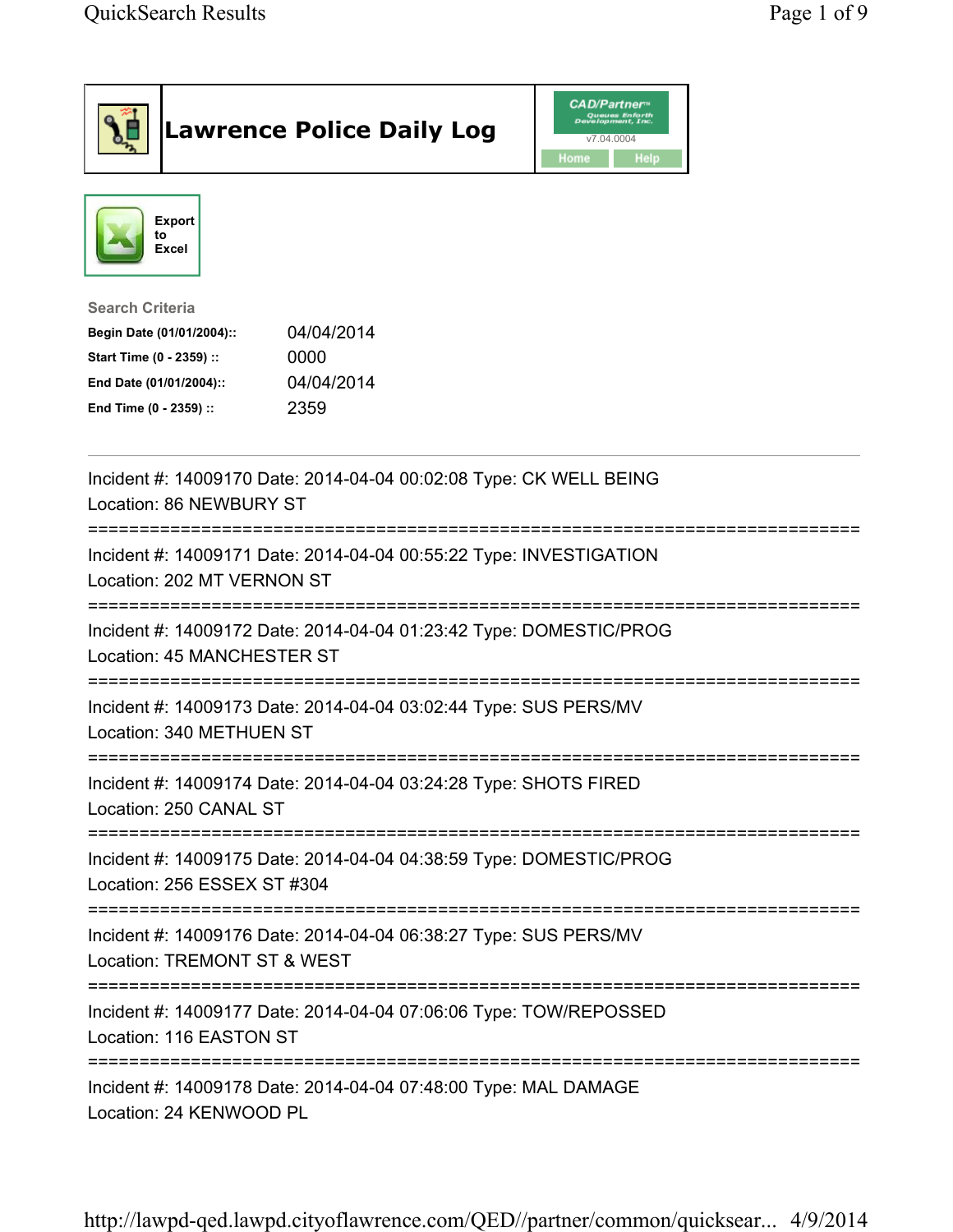| Incident #: 14009179 Date: 2014-04-04 08:02:23 Type: FRAUD<br>Location: 90 LOWELL ST                                                   |
|----------------------------------------------------------------------------------------------------------------------------------------|
| Incident #: 14009180 Date: 2014-04-04 08:07:43 Type: UNKNOWN PROB<br>Location: 521 HAMPSHIRE ST                                        |
| Incident #: 14009181 Date: 2014-04-04 08:22:15 Type: SUS PERS/MV<br>Location: 91 SHAWSHEEN RD<br>-----------------------               |
| Incident #: 14009182 Date: 2014-04-04 08:27:30 Type: NOTIFICATION<br>Location: 50 ALBION ST FL 2                                       |
| Incident #: 14009183 Date: 2014-04-04 09:06:42 Type: ALARM/BURG<br>Location: NEW ENGLAND METHODIST CHURCH / 276 ESSEX ST               |
| Incident #: 14009184 Date: 2014-04-04 09:08:00 Type: B&E/MV/PAST<br>Location: 318 S UNION ST<br>=====================================  |
| Incident #: 14009185 Date: 2014-04-04 09:14:57 Type: RECOV/STOL/MV<br>Location: 246 ANDOVER ST                                         |
| Incident #: 14009186 Date: 2014-04-04 09:22:16 Type: ALARM/HOLD<br>Location: 279 BROADWAY                                              |
| Incident #: 14009187 Date: 2014-04-04 09:28:53 Type: DETAIL<br>Location: 164 MARSTON ST                                                |
| Incident #: 14009188 Date: 2014-04-04 09:30:33 Type: 911 HANG UP<br>Location: 61 PEARL ST                                              |
| Incident #: 14009189 Date: 2014-04-04 09:38:26 Type: LARCENY/PAST<br>Location: 30 GROTON ST                                            |
| ====================================<br>Incident #: 14009190 Date: 2014-04-04 09:41:25 Type: INVESTIGATION<br>Location: 678 ANDOVER ST |
| Incident #: 14009191 Date: 2014-04-04 09:52:58 Type: DETAIL<br>Location: 36 SPRUCE ST                                                  |
| Incident #: 14009192 Date: 2014-04-04 09:56:45 Type: M/V STOP                                                                          |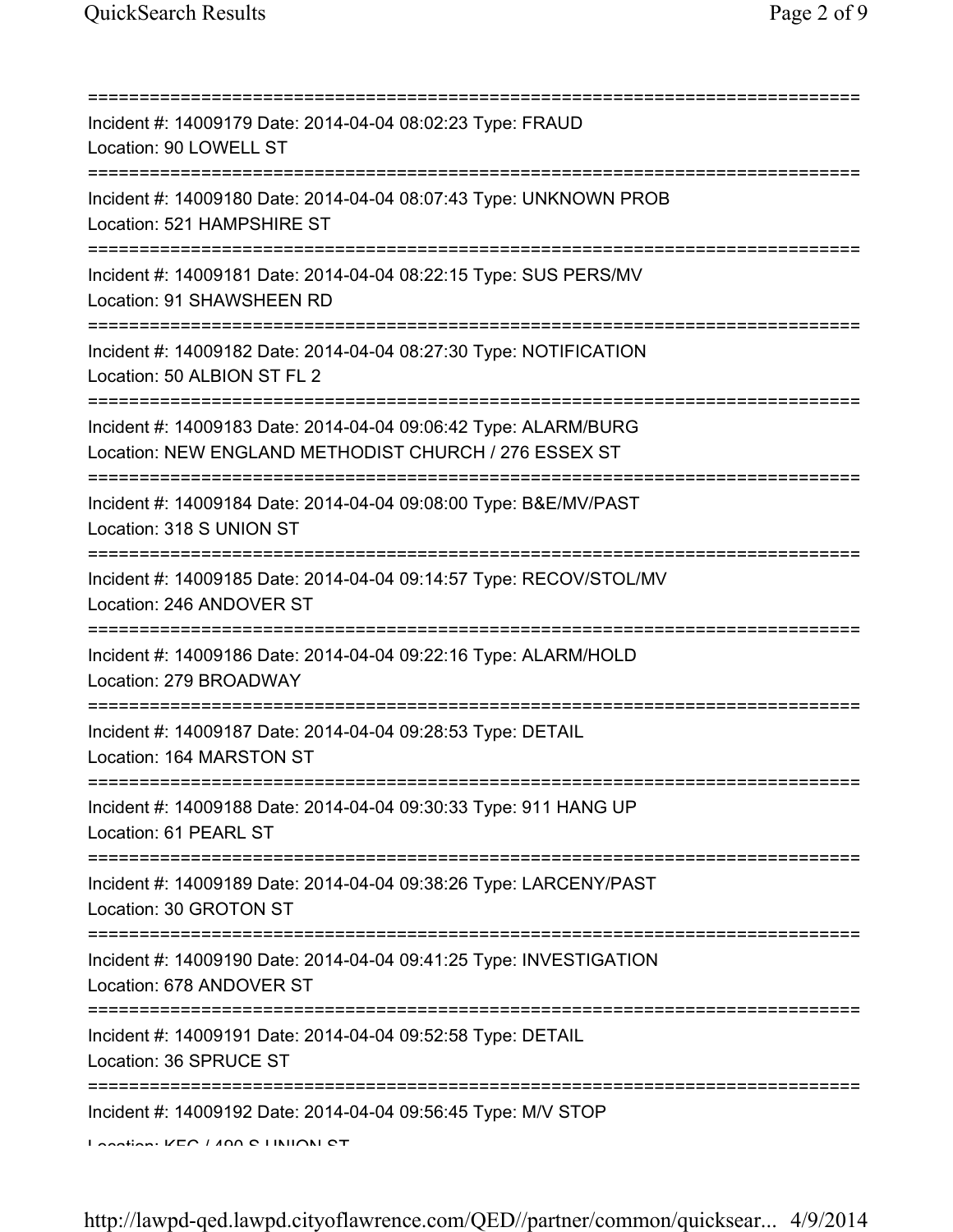| Incident #: 14009193 Date: 2014-04-04 10:04:38 Type: M/V STOP<br>Location: VIP AUTO PARTS / 98 WINTHROP AV<br>--------------------------               |
|--------------------------------------------------------------------------------------------------------------------------------------------------------|
| Incident #: 14009194 Date: 2014-04-04 10:17:04 Type: M/V STOP<br>Location: 169 PARKER ST                                                               |
| Incident #: 14009195 Date: 2014-04-04 10:34:41 Type: M/V STOP<br>Location: APPLETON WY & ESSEX ST<br>=====================================             |
| Incident #: 14009196 Date: 2014-04-04 10:36:23 Type: HIT & RUN M/V<br>Location: RADIO SHACK / 67 WINTHROP AV<br>====================================== |
| Incident #: 14009197 Date: 2014-04-04 10:40:27 Type: M/V STOP<br>Location: ANDOVER & 114                                                               |
| Incident #: 14009198 Date: 2014-04-04 10:43:52 Type: SUS PERS/MV<br>Location: IRON MOUNTAIN / 216 CANAL ST                                             |
| Incident #: 14009199 Date: 2014-04-04 10:53:44 Type: M/V STOP<br>Location: 271 LAWRENCE ST                                                             |
| Incident #: 14009200 Date: 2014-04-04 10:59:42 Type: INVESTIGATION<br>Location: 233 HAVERHILL ST                                                       |
| Incident #: 14009201 Date: 2014-04-04 11:03:51 Type: A&B D/W/ PROG<br>Location: CONCORD ST & FRANKLIN ST                                               |
| Incident #: 14009202 Date: 2014-04-04 11:13:41 Type: PARK & WALK<br>Location: BROADWAY & CONCORD ST                                                    |
| Incident #: 14009203 Date: 2014-04-04 11:14:44 Type: INVESTIGATION<br>Location: 319 PARK ST                                                            |
| Incident #: 14009204 Date: 2014-04-04 11:21:27 Type: M/V STOP<br>Location: 137 BERKELEY ST                                                             |
| ====================================<br>Incident #: 14009205 Date: 2014-04-04 11:29:03 Type: M/V STOP<br>Location: PARKER ST & SALEM ST                |
| Incident #: 14009207 Date: 2014-04-04 11:32:08 Type: A&B PAST<br><b>SEE AND AIREPAARA LIAN LIIN IFRI</b>                                               |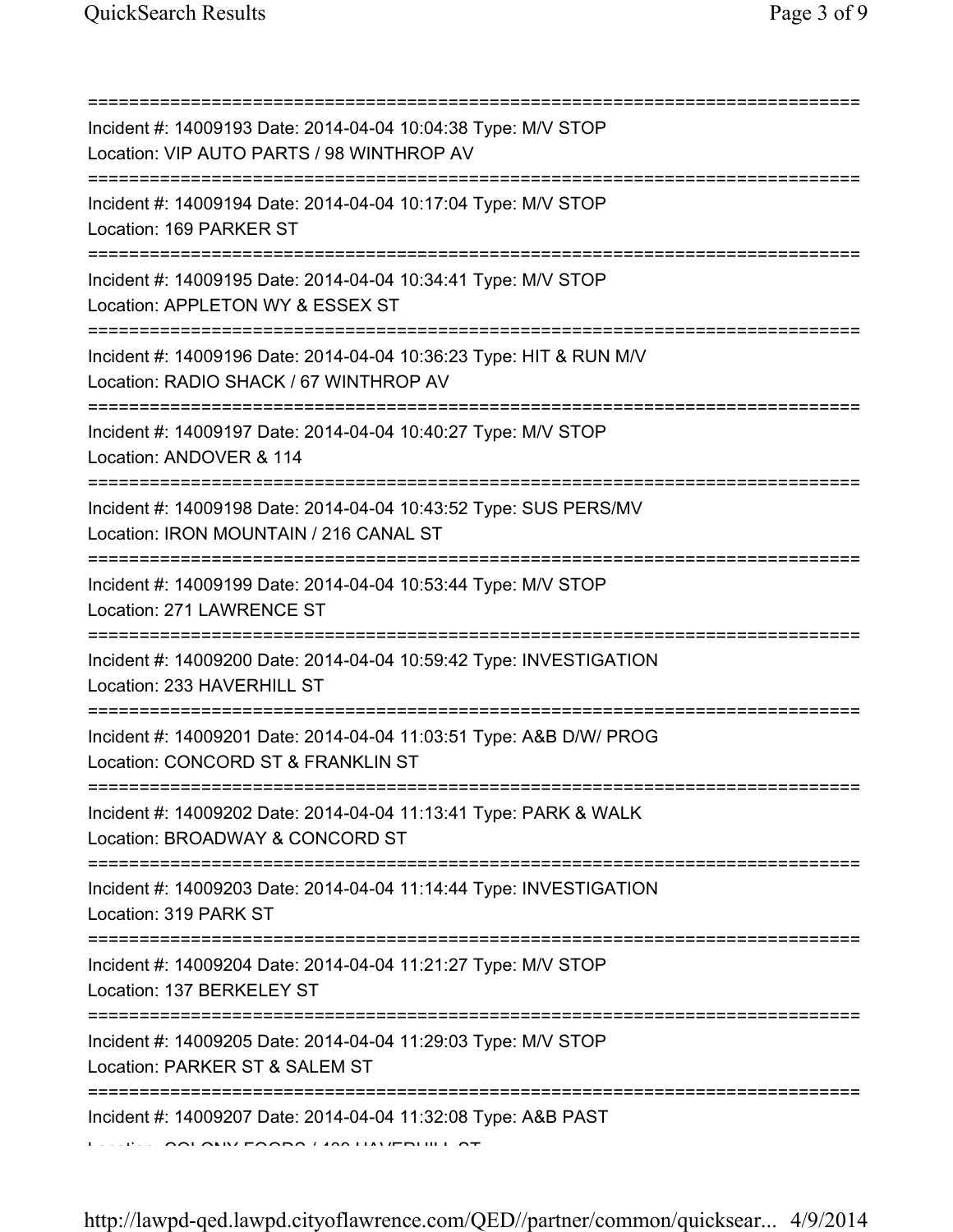=========================================================================== Incident #: 14009206 Date: 2014-04-04 11:32:37 Type: HIT & RUN M/V Location: 22 HILLTOP AV =========================================================================== Incident #: 14009208 Date: 2014-04-04 11:36:55 Type: DRUG VIO Location: LITTLE CEASARS / 370 BROADWAY =========================================================================== Incident #: 14009209 Date: 2014-04-04 11:39:21 Type: LOST PROPERTY Location: 336 COMMON ST =========================================================================== Incident #: 14009210 Date: 2014-04-04 11:44:00 Type: A&B PROG Location: 35 COMMON ST #116 =========================================================================== Incident #: 14009211 Date: 2014-04-04 11:50:59 Type: B&E/MV/PAST Location: 312 S UNION ST =========================================================================== Incident #: 14009212 Date: 2014-04-04 11:52:51 Type: M/V STOP Location: PARK ST & SARATOGA ST =========================================================================== Incident #: 14009213 Date: 2014-04-04 11:55:26 Type: M/V STOP Location: LAWRENCE & LOWELL =========================================================================== Incident #: 14009214 Date: 2014-04-04 12:08:04 Type: M/V STOP Location: COMMON ST & LAWRENCE ST =========================================================================== Incident #: 14009215 Date: 2014-04-04 12:10:36 Type: TOW OF M/V Location: 55 CEDAR ST =========================================================================== Incident #: 14009216 Date: 2014-04-04 12:11:29 Type: M/V STOP Location: COMMON ST & LAWRENCE ST =========================================================================== Incident #: 14009217 Date: 2014-04-04 12:16:35 Type: TOW OF M/V Location: 55 CEDAR ST =========================================================================== Incident #: 14009218 Date: 2014-04-04 12:19:31 Type: INVESTIGATION Location: 20 BERNARD AV =========================================================================== Incident #: 14009219 Date: 2014-04-04 12:23:05 Type: SUICIDE ATTEMPT Location: GENERAL ST =========================================================================== Incident #: 14009220 Date: 2014-04-04 12:41:16 Type: M/V STOP Location: HAMPSHIRE ST & LEBANON ST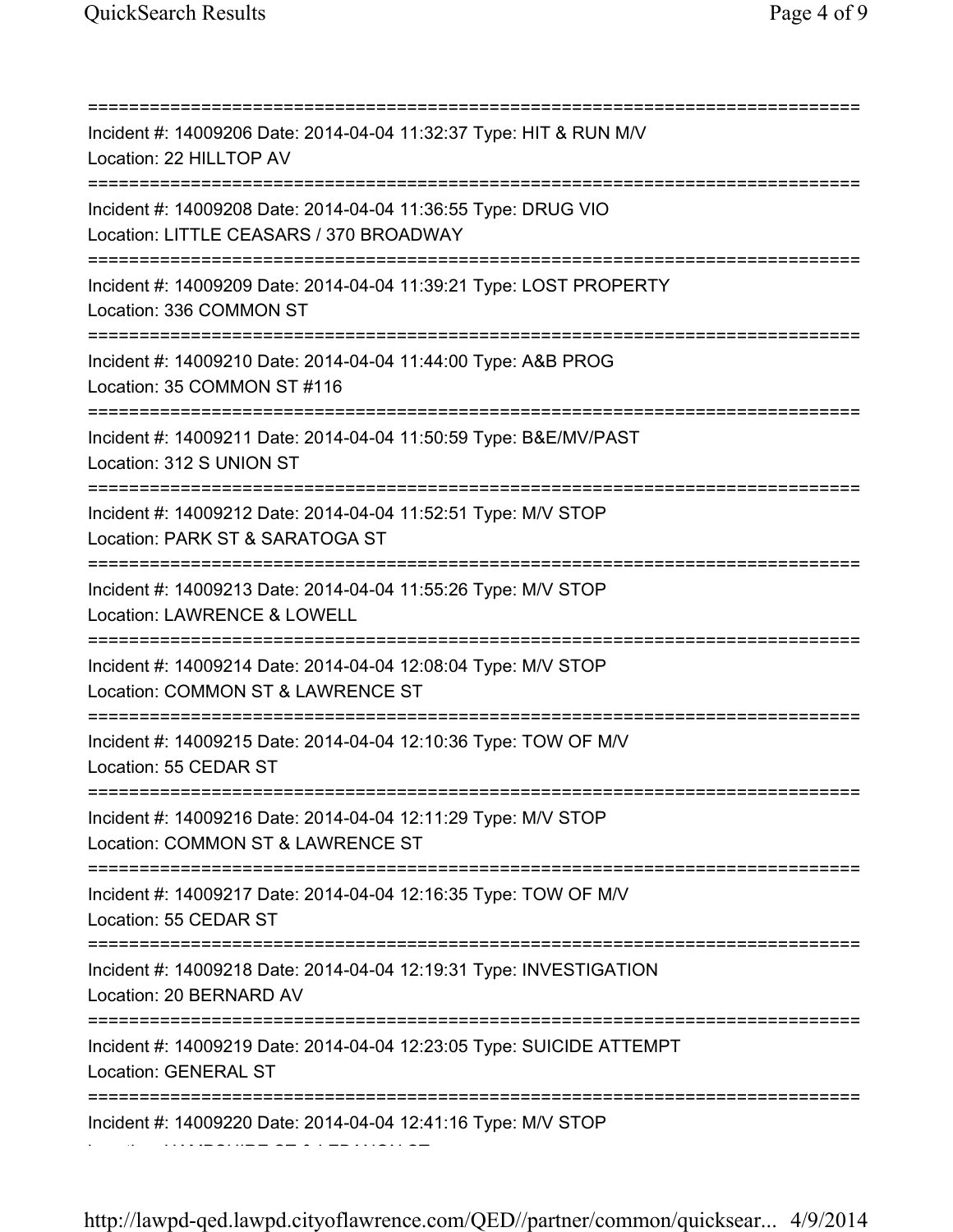=========================================================================== Incident #: 14009221 Date: 2014-04-04 12:53:23 Type: TRESPASSING Location: EATON ST & EVERETT =========================================================================== Incident #: 14009222 Date: 2014-04-04 12:54:33 Type: WARRANT SERVE Location: 14 OSGOOD ST =========================================================================== Incident #: 14009223 Date: 2014-04-04 13:03:19 Type: M/V STOP Location: 77 S UNION ST =========================================================================== Incident #: 14009224 Date: 2014-04-04 13:05:27 Type: DOMESTIC/PROG Location: 35 FARLEY ST #1 =========================================================================== Incident #: 14009225 Date: 2014-04-04 13:08:41 Type: TOW OF M/V Location: 26 CHARDON ST =========================================================================== Incident #: 14009226 Date: 2014-04-04 13:20:51 Type: WARRANT SERVE Location: 169 LAWRENCE ST #LEFT FL 1 =========================================================================== Incident #: 14009227 Date: 2014-04-04 14:05:12 Type: M/V STOP Location: BROADWAY & VALLEY ST =========================================================================== Incident #: 14009228 Date: 2014-04-04 14:08:37 Type: THREATS Location: 15 UNION ST =========================================================================== Incident #: 14009229 Date: 2014-04-04 14:10:32 Type: UNWANTEDGUEST Location: 57 ERVING AV FL 1 =========================================================================== Incident #: 14009230 Date: 2014-04-04 14:25:11 Type: B&E/PAST Location: 32 BRADFORD ST #1 =========================================================================== Incident #: 14009231 Date: 2014-04-04 14:35:45 Type: TOW OF M/V Location: 110 MARKET ST =========================================================================== Incident #: 14009232 Date: 2014-04-04 14:53:47 Type: MEDIC SUPPORT Location: 200 COMMON ST =========================================================================== Incident #: 14009233 Date: 2014-04-04 15:04:06 Type: HIT & RUN M/V Location: 180 COMMON ST =========================================================================== Incident #: 14009235 Date: 2014-04-04 15:09:44 Type: INVESTIGATION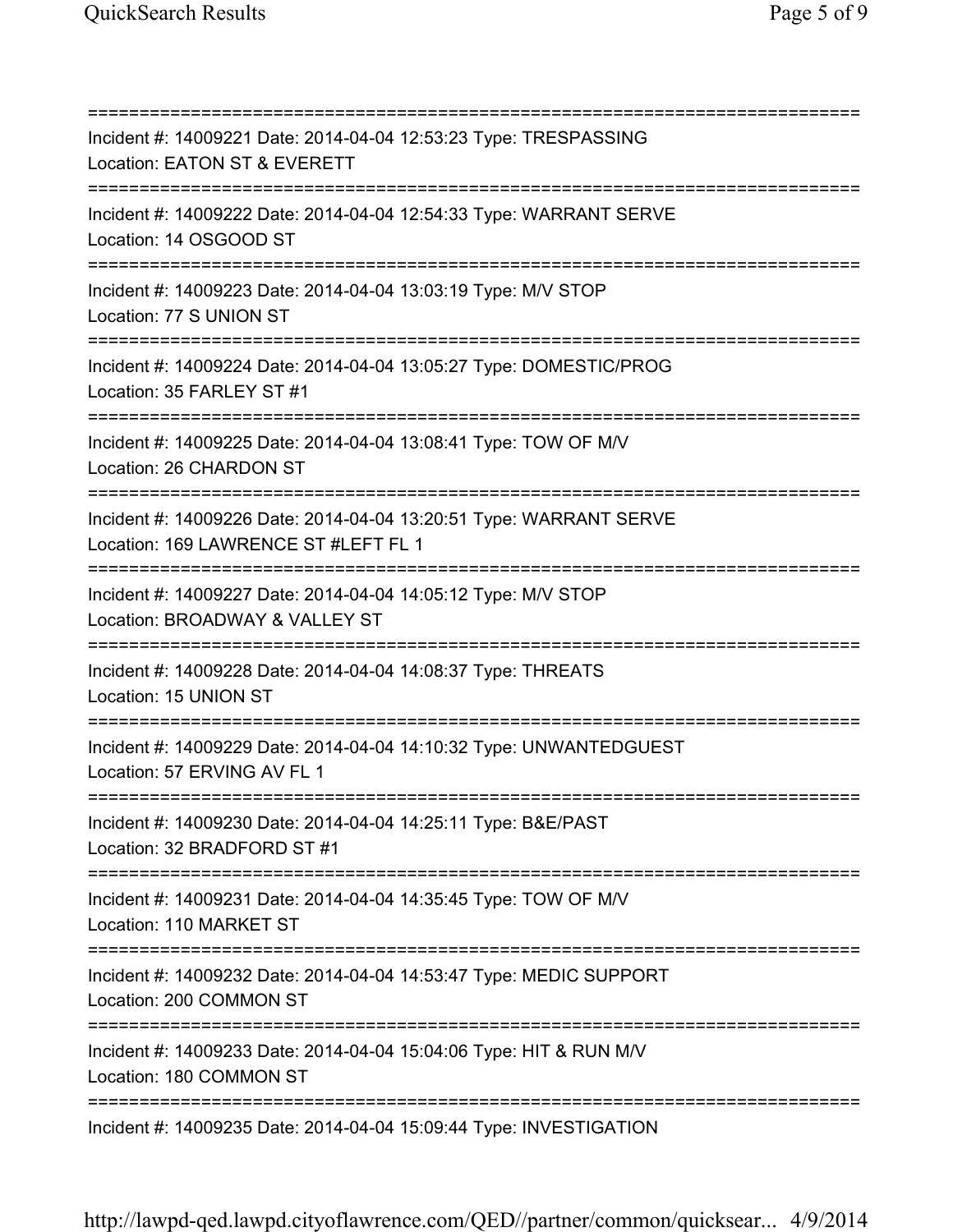=========================================================================== Incident #: 14009234 Date: 2014-04-04 15:10:52 Type: TOW OF M/V Location: 87 BAILEY ST =========================================================================== Incident #: 14009236 Date: 2014-04-04 15:21:16 Type: AUTO ACC/UNK PI Location: 608 S UNION ST =========================================================================== Incident #: 14009237 Date: 2014-04-04 15:32:30 Type: AUTO ACC/PI Location: BROADWAY & METHUEN ST =========================================================================== Incident #: 14009238 Date: 2014-04-04 15:39:41 Type: A&B PROG Location: DUNKIN DONUTS / LAWRENCE & MAPLE =========================================================================== Incident #: 14009239 Date: 2014-04-04 15:40:16 Type: DISTURBANCE Location: 521 HAMPSHIRE ST =========================================================================== Incident #: 14009240 Date: 2014-04-04 15:44:55 Type: B&E/MV/PAST Location: 177 ANDOVER ST =========================================================================== Incident #: 14009241 Date: 2014-04-04 15:48:03 Type: GEN OFFENCES Location: GUILMETTE SCHOOL / 80 BODWELL ST =========================================================================== Incident #: 14009242 Date: 2014-04-04 15:53:43 Type: DISTURBANCE Location: SOUTH LAWRENCE EAST SCHOOL / 165 CRAWFORD ST =========================================================================== Incident #: 14009243 Date: 2014-04-04 15:58:45 Type: MV/BLOCKING Location: 185 NEWBURY ST FL 1 =========================================================================== Incident #: 14009244 Date: 2014-04-04 16:08:38 Type: MEDIC SUPPORT Location: 340 HAVERHILL ST FL 2 =========================================================================== Incident #: 14009245 Date: 2014-04-04 16:12:08 Type: A&B PAST Location: 60 MELVIN ST #BLDG 11 FL 14 =========================================================================== Incident #: 14009246 Date: 2014-04-04 16:23:12 Type: STOL/MV/PAS Location: 27 MANCHESTER ST =========================================================================== Incident #: 14009247 Date: 2014-04-04 16:39:09 Type: M/V STOP Location: S UNION ST & WINTHROP AV =========================================================================== Incident #: 14009248 Date: 2014-04-04 16:42:24 Type: M/V STOP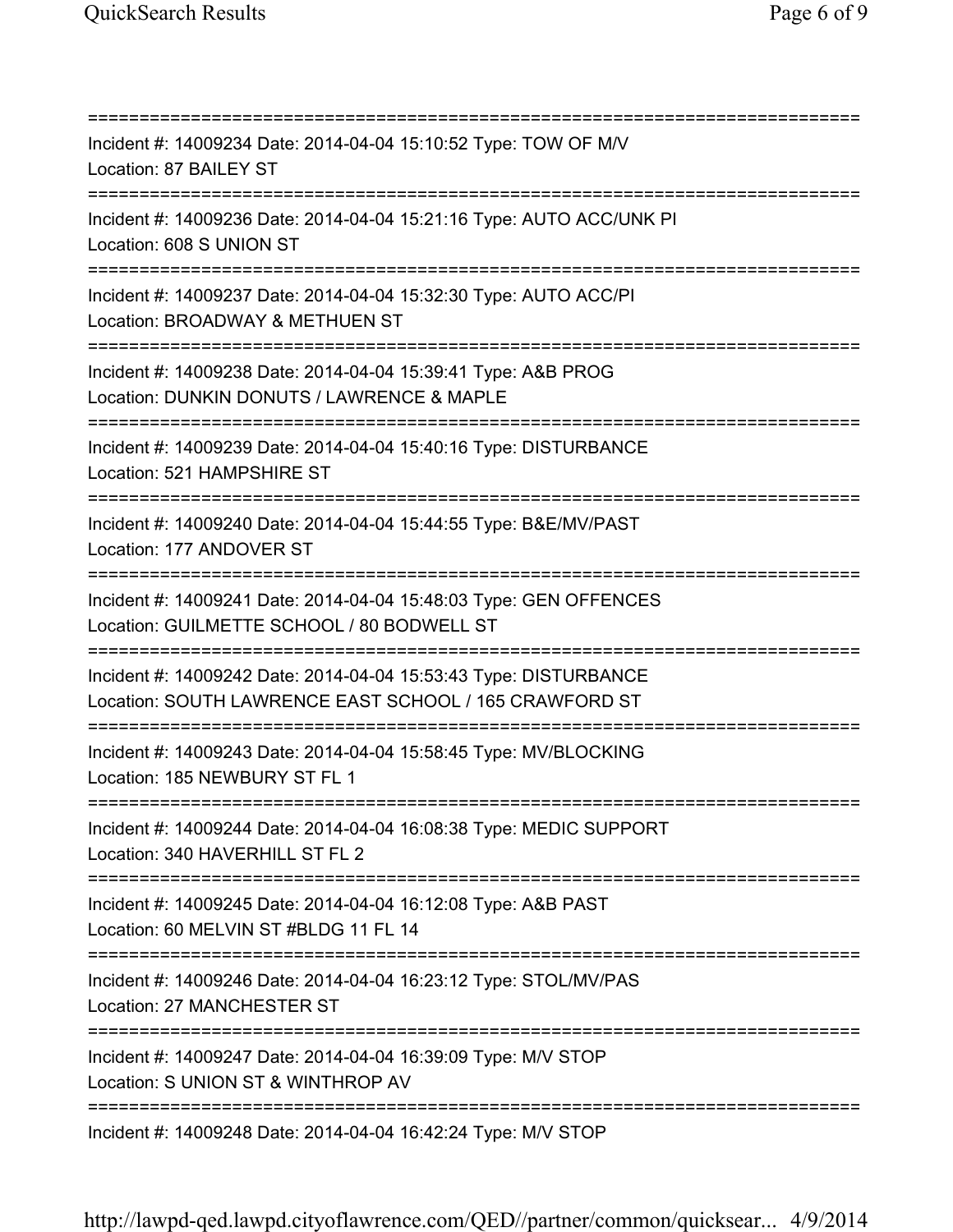| Location: 252 PROSPECT ST                                                                                                       |
|---------------------------------------------------------------------------------------------------------------------------------|
| Incident #: 14009249 Date: 2014-04-04 16:53:35 Type: TOW OF M/V<br>Location: 99 FERRY ST                                        |
| Incident #: 14009250 Date: 2014-04-04 16:55:09 Type: AUTO ACC/NO PI<br><b>Location: UNION ST</b>                                |
| Incident #: 14009251 Date: 2014-04-04 17:19:19 Type: ALARM/HOLD<br>Location: 26 INMAN ST #6<br>;=============================== |
| Incident #: 14009252 Date: 2014-04-04 17:32:18 Type: MISSING PERS<br>Location: 130 EXETER ST                                    |
| Incident #: 14009253 Date: 2014-04-04 17:33:38 Type: TRESPASSING<br>Location: E HAVERHILL ST & MARSTON ST                       |
| Incident #: 14009254 Date: 2014-04-04 17:40:42 Type: ALARM/BURG<br>Location: 26 INMAN ST #6                                     |
| Incident #: 14009255 Date: 2014-04-04 17:46:09 Type: ALARM/BURG<br>Location: NEW ENGLAND PRETZEL / 49 BAY STATE RD              |
| Incident #: 14009256 Date: 2014-04-04 17:56:32 Type: TOW OF M/V<br>Location: GALE ST & GREENWOOD ST                             |
| Incident #: 14009257 Date: 2014-04-04 18:05:53 Type: DRUG VIO<br>Location: 50 HIGH ST                                           |
| Incident #: 14009258 Date: 2014-04-04 18:11:02 Type: TOW OF M/V<br>Location: 65 OAK ST                                          |
| :=======================<br>Incident #: 14009259 Date: 2014-04-04 18:17:03 Type: KEEP PEACE<br>Location: 109 GARDEN ST          |
| Incident #: 14009260 Date: 2014-04-04 18:41:03 Type: MEDIC SUPPORT<br>Location: 5 HALSEY ST                                     |
| Incident #: 14009261 Date: 2014-04-04 18:51:21 Type: M/V STOP<br>Location: DOYLE ST & WATER ST                                  |
| ;==========<br>Incident #: 4 ANNOPER Deta: 004 A A A A 40:00:47 Tune: OV WELL DEINIO                                            |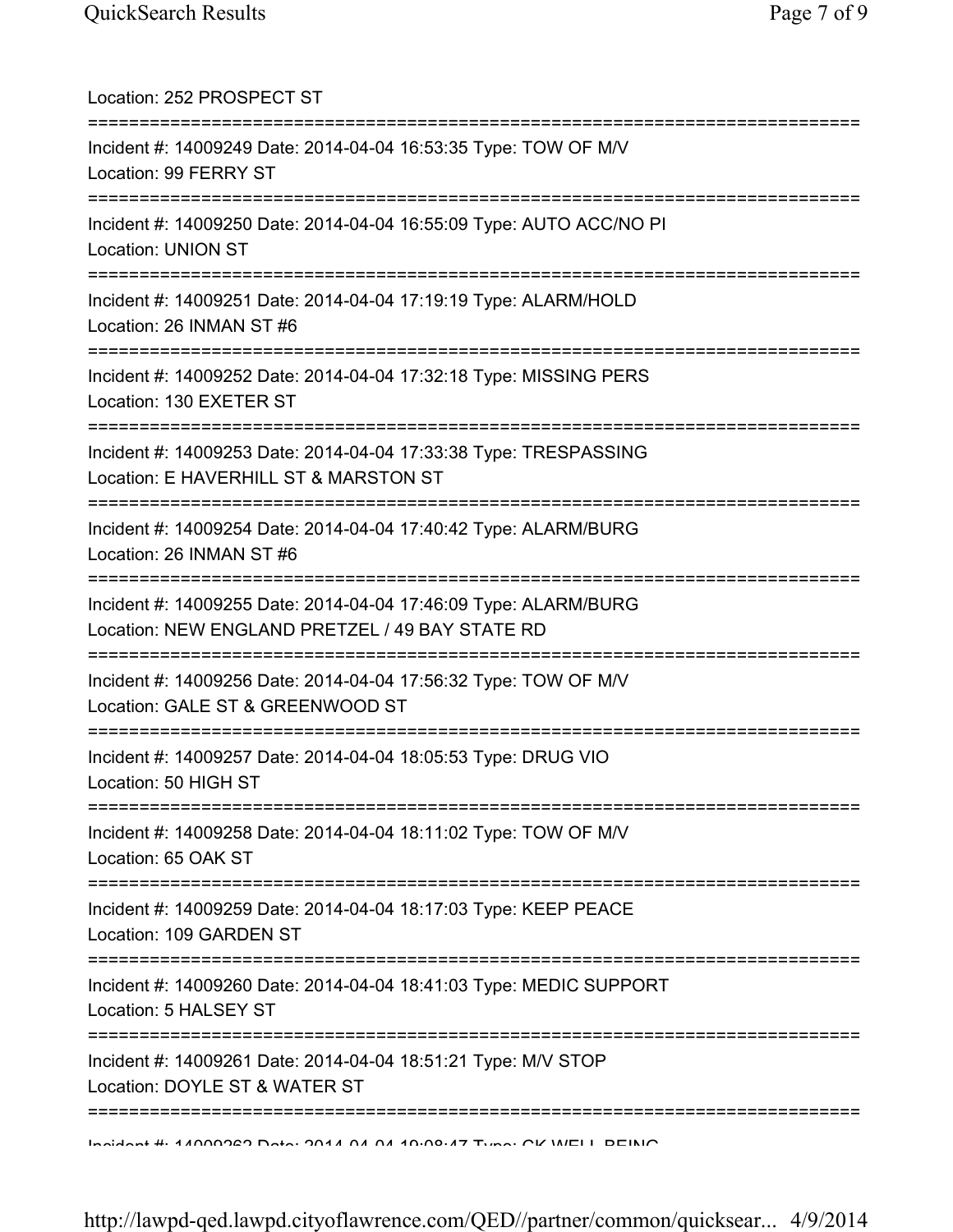Location: HAMILTON ST =========================================================================== Incident #: 14009263 Date: 2014-04-04 19:38:26 Type: MEDIC SUPPORT Location: 368 LOWELL ST FL 1 =========================================================================== Incident #: 14009264 Date: 2014-04-04 19:44:53 Type: CK WELL BEING Location: 45 BROADWAY #603A =========================================================================== Incident #: 14009265 Date: 2014-04-04 19:52:41 Type: THREATS Location: 26 MARKET ST =========================================================================== Incident #: 14009266 Date: 2014-04-04 20:00:58 Type: DISTURBANCE Location: 12 METHUEN ST FL 2 =========================================================================== Incident #: 14009267 Date: 2014-04-04 20:18:33 Type: KEEP PEACE Location: 130 EXETER ST =========================================================================== Incident #: 14009268 Date: 2014-04-04 20:30:20 Type: AUTO ACC/NO PI Location: FRANKLIN ST & HAVERHILL ST =========================================================================== Incident #: 14009269 Date: 2014-04-04 20:55:38 Type: LOUD NOISE Location: 6 AVON ST FL 3 =========================================================================== Incident #: 14009270 Date: 2014-04-04 21:20:27 Type: ALARM/BURG Location: DUNKIN DONUTS / 50 S BROADWAY =========================================================================== Incident #: 14009271 Date: 2014-04-04 21:35:42 Type: ALARM/BURG Location: 72 WOODLAND ST #3 =========================================================================== Incident #: 14009272 Date: 2014-04-04 21:57:04 Type: ROBBERY ARMED Location: TRIPOLI BAKERY INC / 106 COMMON ST =========================================================================== Incident #: 14009273 Date: 2014-04-04 22:17:07 Type: DOMESTIC/PROG Location: 204 S UNION ST FL 3 =========================================================================== Incident #: 14009274 Date: 2014-04-04 22:22:43 Type: M/V STOP Location: 130 COMMON ST =========================================================================== Incident #: 14009275 Date: 2014-04-04 22:28:10 Type: SUS PERS/MV Location: BROOKFIELD ST & EASTON ST ===========================================================================  $1$   $\mu$  44000070 Date: 0044 04 04 00 04 40 Type: DIOODDERLY